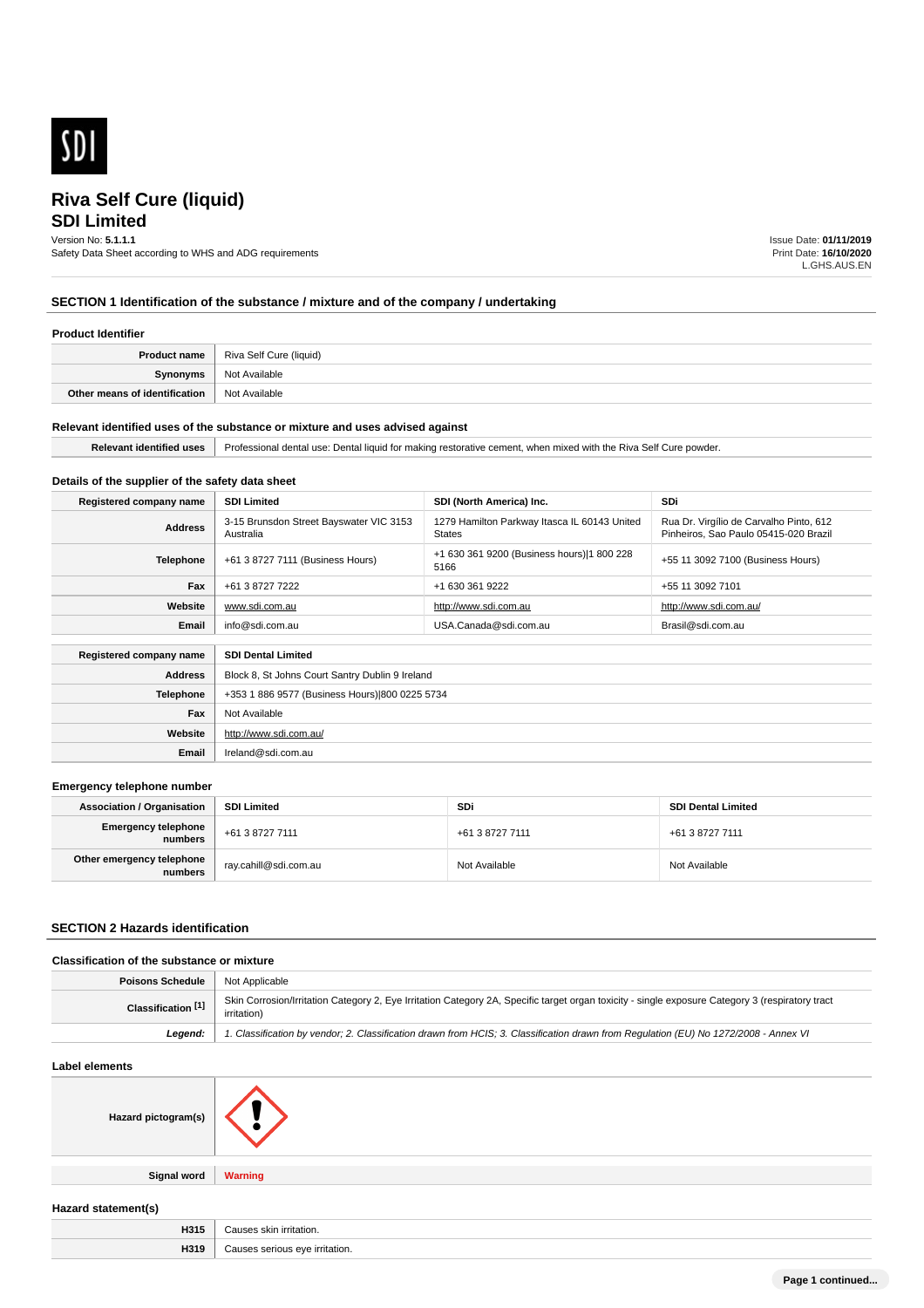**H335** May cause respiratory irritation.

#### **Precautionary statement(s) Prevention**

| P271 | Use only outdoors or in a well-ventilated area.                            |
|------|----------------------------------------------------------------------------|
| P261 | Avoid breathing mist/vapours/spray.                                        |
| P280 | Wear protective gloves/protective clothing/eye protection/face protection. |

# **Precautionary statement(s) Response**

| P321           | Specific treatment (see advice on this label).                                                                                   |  |
|----------------|----------------------------------------------------------------------------------------------------------------------------------|--|
| P362           | Take off contaminated clothing and wash before reuse.                                                                            |  |
| P305+P351+P338 | IF IN EYES: Rinse cautiously with water for several minutes. Remove contact lenses, if present and easy to do. Continue rinsing. |  |
| P312           | Call a POISON CENTER or doctor/physician if you feel unwell.                                                                     |  |
| P337+P313      | If eye irritation persists: Get medical advice/attention.                                                                        |  |
| P302+P352      | IF ON SKIN: Wash with plenty of water.                                                                                           |  |
| P304+P340      | IF INHALED: Remove victim to fresh air and keep at rest in a position comfortable for breathing.                                 |  |
| P332+P313      | If skin irritation occurs: Get medical advice/attention.                                                                         |  |

#### **Precautionary statement(s) Storage**

| ___       | __                                                               |
|-----------|------------------------------------------------------------------|
| P40!      | up                                                               |
| P403+P233 | Store in a well-ventilated place. Keep container tightly closed. |
|           |                                                                  |

#### **Precautionary statement(s) Disposal**

**P501** Dispose of contents/container to authorised hazardous or special waste collection point in accordance with any local regulation.

# **SECTION 3 Composition / information on ingredients**

#### **Substances**

See section below for composition of Mixtures

## **Mixtures**

| <b>CAS No</b> | %[weight] | Name                     |
|---------------|-----------|--------------------------|
| 9003-01-4     | 20-30     | acrylic acid homopolymer |
| 87-69-4       | $10 - 15$ | tartaric acid            |

# **SECTION 4 First aid measures Description of first aid measures**

| <b>Eye Contact</b>  | If this product comes in contact with the eyes:<br>Immediately hold eyelids apart and flush the eye continuously with running water.<br>Ensure complete irrigation of the eye by keeping eyelids apart and away from eye and moving the eyelids by occasionally lifting the upper<br>and lower lids.<br>• Continue flushing until advised to stop by the Poisons Information Centre or a doctor, or for at least 15 minutes.<br>Transport to hospital or doctor without delay.<br>▶ Removal of contact lenses after an eye injury should only be undertaken by skilled personnel. |
|---------------------|-----------------------------------------------------------------------------------------------------------------------------------------------------------------------------------------------------------------------------------------------------------------------------------------------------------------------------------------------------------------------------------------------------------------------------------------------------------------------------------------------------------------------------------------------------------------------------------|
| <b>Skin Contact</b> | If skin contact occurs:<br>Immediately remove all contaminated clothing, including footwear.<br>Flush skin and hair with running water (and soap if available).<br>Seek medical attention in event of irritation.                                                                                                                                                                                                                                                                                                                                                                 |
| Inhalation          | If fumes or combustion products are inhaled remove from contaminated area.<br>Seek medical attention.                                                                                                                                                                                                                                                                                                                                                                                                                                                                             |
| Ingestion           | If swallowed do <b>NOT</b> induce vomiting.<br>If vomiting occurs, lean patient forward or place on left side (head-down position, if possible) to maintain open airway and prevent aspiration.<br>• Observe the patient carefully.<br>▶ Never give liquid to a person showing signs of being sleepy or with reduced awareness; i.e. becoming unconscious.<br>Give water to rinse out mouth, then provide liquid slowly and as much as casualty can comfortably drink.<br>Seek medical advice.                                                                                    |

# **Indication of any immediate medical attention and special treatment needed**

Treat symptomatically.

# **SECTION 5 Firefighting measures**

#### **Extinguishing media**

Foam is generally ineffective.

#### **Special hazards arising from the substrate or mixture**

**Fire Incompatibility** None known.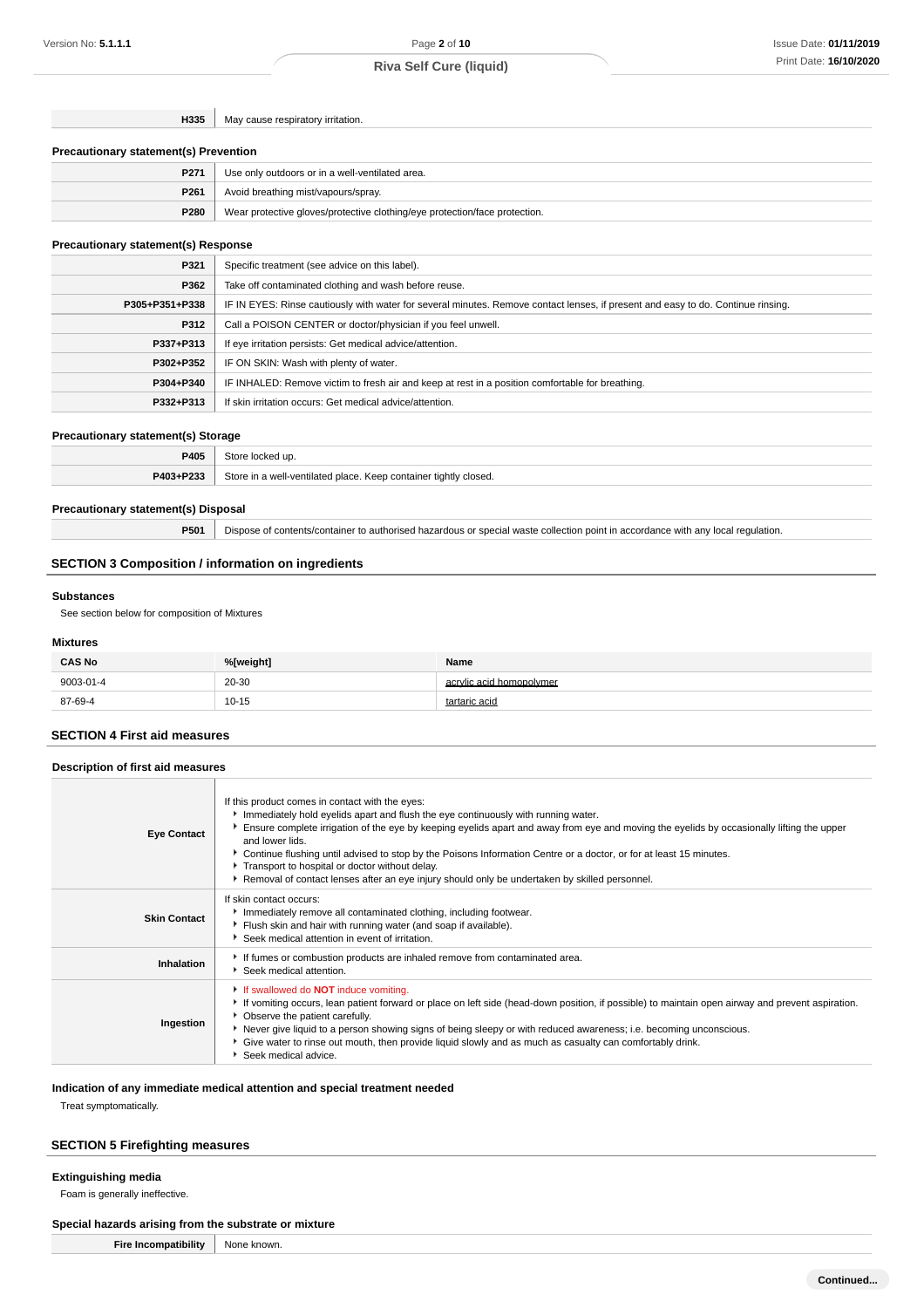#### **Advice for firefighters**

| <b>Fire Fighting</b>         | Alert Fire Brigade and tell them location and nature of hazard.<br>▶ Wear full body protective clothing with breathing apparatus.<br>▶ Prevent, by any means available, spillage from entering drains or water course.<br>▶ Use water delivered as a fine spray to control fire and cool adjacent area.<br>Avoid spraying water onto liquid pools.<br>DO NOT approach containers suspected to be hot.<br>Cool fire exposed containers with water spray from a protected location.<br>If safe to do so, remove containers from path of fire. |
|------------------------------|---------------------------------------------------------------------------------------------------------------------------------------------------------------------------------------------------------------------------------------------------------------------------------------------------------------------------------------------------------------------------------------------------------------------------------------------------------------------------------------------------------------------------------------------|
| <b>Fire/Explosion Hazard</b> | Combustible.<br>Slight fire hazard when exposed to heat or flame.<br>Heating may cause expansion or decomposition leading to violent rupture of containers.<br>• On combustion, may emit toxic fumes of carbon monoxide (CO).<br>May emit acrid smoke.<br>Mists containing combustible materials may be explosive.<br>Combustion products include:<br>carbon dioxide (CO2)<br>other pyrolysis products typical of burning organic material.<br>May emit poisonous fumes.<br>May emit corrosive fumes.                                       |
| <b>HAZCHEM</b>               | Not Applicable                                                                                                                                                                                                                                                                                                                                                                                                                                                                                                                              |

# **SECTION 6 Accidental release measures**

# **Personal precautions, protective equipment and emergency procedures**

See section 8

# **Environmental precautions**

See section 12

# **Methods and material for containment and cleaning up**

| <b>Minor Spills</b> | Remove all ignition sources.<br>Clean up all spills immediately.<br>Avoid breathing vapours and contact with skin and eyes.<br>▶ Control personal contact with the substance, by using protective equipment.<br>• Contain and absorb spill with sand, earth, inert material or vermiculite.<br>▶ Wipe up.<br>Place in a suitable, labelled container for waste disposal.                                                                                                                                                                                                                                                                                                                                                                                                      |
|---------------------|-------------------------------------------------------------------------------------------------------------------------------------------------------------------------------------------------------------------------------------------------------------------------------------------------------------------------------------------------------------------------------------------------------------------------------------------------------------------------------------------------------------------------------------------------------------------------------------------------------------------------------------------------------------------------------------------------------------------------------------------------------------------------------|
| <b>Major Spills</b> | Moderate hazard.<br>Clear area of personnel and move upwind.<br>Alert Fire Brigade and tell them location and nature of hazard.<br>▶ Wear breathing apparatus plus protective gloves.<br>▶ Prevent, by any means available, spillage from entering drains or water course.<br>No smoking, naked lights or ignition sources.<br>Increase ventilation.<br>Stop leak if safe to do so.<br>Contain spill with sand, earth or vermiculite.<br>• Collect recoverable product into labelled containers for recycling.<br>Absorb remaining product with sand, earth or vermiculite.<br>• Collect solid residues and seal in labelled drums for disposal.<br>▶ Wash area and prevent runoff into drains.<br>If contamination of drains or waterways occurs, advise emergency services. |

Personal Protective Equipment advice is contained in Section 8 of the SDS.

# **SECTION 7 Handling and storage**

| Precautions for safe handling |                                                                                                                                                                                                                                                                                                                                                                                                                                                                                                                                                                                                                                                                                                                                                                                                                                                                                                                                                                   |
|-------------------------------|-------------------------------------------------------------------------------------------------------------------------------------------------------------------------------------------------------------------------------------------------------------------------------------------------------------------------------------------------------------------------------------------------------------------------------------------------------------------------------------------------------------------------------------------------------------------------------------------------------------------------------------------------------------------------------------------------------------------------------------------------------------------------------------------------------------------------------------------------------------------------------------------------------------------------------------------------------------------|
| Safe handling                 | Avoid all personal contact, including inhalation.<br>▶ Wear protective clothing when risk of exposure occurs.<br>▶ Use in a well-ventilated area.<br>Prevent concentration in hollows and sumps.<br>DO NOT enter confined spaces until atmosphere has been checked.<br>Avoid smoking, naked lights or ignition sources.<br>Avoid contact with incompatible materials.<br>When handling, <b>DO NOT</b> eat, drink or smoke.<br>Keep containers securely sealed when not in use.<br>Avoid physical damage to containers.<br>Always wash hands with soap and water after handling.<br>▶ Work clothes should be laundered separately.<br>Use good occupational work practice.<br>▶ Observe manufacturer's storage and handling recommendations contained within this SDS.<br>Atmosphere should be regularly checked against established exposure standards to ensure safe working conditions.<br>DO NOT allow clothing wet with material to stay in contact with skin |
| <b>Other information</b>      | Store in a dry and well ventilated-area, away from heat and sunlight.<br>Do not store in direct sunlight.<br>Store between 5 and 30 deg C.                                                                                                                                                                                                                                                                                                                                                                                                                                                                                                                                                                                                                                                                                                                                                                                                                        |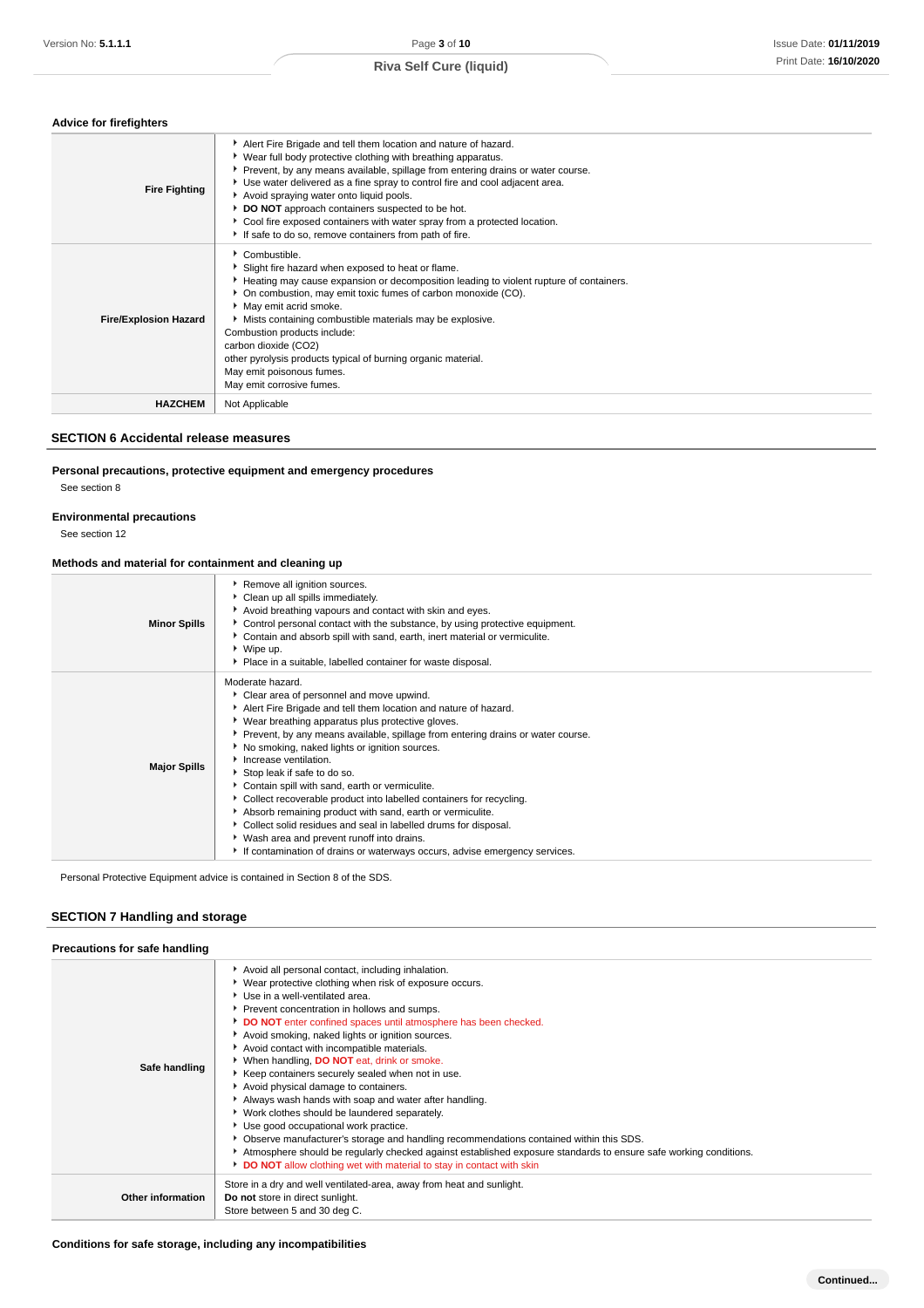| Suitable container             | Packaging as recommended by manufacturer.<br>• Check that containers are clearly labelled and free from leaks |
|--------------------------------|---------------------------------------------------------------------------------------------------------------|
| <b>Storage incompatibility</b> | Avoid strong bases.                                                                                           |

# **SECTION 8 Exposure controls / personal protection**

#### **Control parameters**

# **Occupational Exposure Limits (OEL)**

# **INGREDIENT DATA**

Not Available

# **Emergency Limits**

| Ingredient               | <b>Material name</b> | TEEL-1         | TEEL-2              | TEEL-3               |
|--------------------------|----------------------|----------------|---------------------|----------------------|
| tartaric acid            | Tartaric acid        | $1.6$ mg/m $3$ | $17 \text{ mg/m}$ 3 | $100 \text{ mg/m}$ 3 |
|                          |                      |                |                     |                      |
| Ingredient               | <b>Original IDLH</b> |                | <b>Revised IDLH</b> |                      |
| acrylic acid homopolymer | Not Available        |                | Not Available       |                      |
| tartaric acid            | Not Available        |                | Not Available       |                      |

# **Occupational Exposure Banding**

| Ingredient               | <b>Occupational Exposure Band Rating</b>                                                                                                                                                                                                                                                 | <b>Occupational Exposure Band Limit</b> |
|--------------------------|------------------------------------------------------------------------------------------------------------------------------------------------------------------------------------------------------------------------------------------------------------------------------------------|-----------------------------------------|
| acrylic acid homopolymer |                                                                                                                                                                                                                                                                                          | $\leq 0.01$ ma/m <sup>3</sup>           |
| tartaric acid            |                                                                                                                                                                                                                                                                                          | $\leq 0.01$ ma/m <sup>3</sup>           |
| Notes:                   | Occupational exposure banding is a process of assigning chemicals into specific categories or bands based on a chemical's potency and the<br>adverse health outcomes associated with exposure. The output of this process is an occupational exposure band (OEB), which corresponds to a |                                         |

range of exposure concentrations that are expected to protect worker health.

**MATERIAL DATA**

# **Exposure controls**

|                         | Engineering controls are used to remove a hazard or place a barrier between the worker and the hazard. Well-designed engineering controls can<br>be highly effective in protecting workers and will typically be independent of worker interactions to provide this high level of protection.<br>The basic types of engineering controls are:<br>Process controls which involve changing the way a job activity or process is done to reduce the risk.<br>Enclosure and/or isolation of emission source which keeps a selected hazard "physically" away from the worker and ventilation that strategically<br>"adds" and "removes" air in the work environment. Ventilation can remove or dilute an air contaminant if designed properly. The design of a<br>ventilation system must match the particular process and chemical or contaminant in use.<br>Employers may need to use multiple types of controls to prevent employee overexposure.<br>General exhaust is adequate under normal operating conditions. Local exhaust ventilation may be required in special circumstances. If risk of<br>overexposure exists, wear approved respirator. Supplied-air type respirator may be required in special circumstances. Correct fit is essential to<br>ensure adequate protection. Provide adequate ventilation in warehouses and enclosed storage areas. Air contaminants generated in the<br>workplace possess varying "escape" velocities which, in turn, determine the "capture velocities" of fresh circulating air required to effectively<br>remove the contaminant. |                                  |                                     |  |
|-------------------------|-------------------------------------------------------------------------------------------------------------------------------------------------------------------------------------------------------------------------------------------------------------------------------------------------------------------------------------------------------------------------------------------------------------------------------------------------------------------------------------------------------------------------------------------------------------------------------------------------------------------------------------------------------------------------------------------------------------------------------------------------------------------------------------------------------------------------------------------------------------------------------------------------------------------------------------------------------------------------------------------------------------------------------------------------------------------------------------------------------------------------------------------------------------------------------------------------------------------------------------------------------------------------------------------------------------------------------------------------------------------------------------------------------------------------------------------------------------------------------------------------------------------------------------------------------------------------------|----------------------------------|-------------------------------------|--|
|                         | Type of Contaminant:                                                                                                                                                                                                                                                                                                                                                                                                                                                                                                                                                                                                                                                                                                                                                                                                                                                                                                                                                                                                                                                                                                                                                                                                                                                                                                                                                                                                                                                                                                                                                          |                                  | Air Speed:                          |  |
|                         | solvent, vapours, degreasing etc., evaporating from tank (in still air).                                                                                                                                                                                                                                                                                                                                                                                                                                                                                                                                                                                                                                                                                                                                                                                                                                                                                                                                                                                                                                                                                                                                                                                                                                                                                                                                                                                                                                                                                                      |                                  | $0.25 - 0.5$ m/s<br>(50-100 f/min)  |  |
| Appropriate engineering | aerosols, fumes from pouring operations, intermittent container filling, low speed conveyer transfers, welding, spray<br>drift, plating acid fumes, pickling (released at low velocity into zone of active generation)                                                                                                                                                                                                                                                                                                                                                                                                                                                                                                                                                                                                                                                                                                                                                                                                                                                                                                                                                                                                                                                                                                                                                                                                                                                                                                                                                        |                                  | 0.5-1 m/s (100-200<br>f/min.)       |  |
| controls                | direct spray, spray painting in shallow booths, drum filling, conveyer loading, crusher dusts, gas discharge (active<br>generation into zone of rapid air motion)                                                                                                                                                                                                                                                                                                                                                                                                                                                                                                                                                                                                                                                                                                                                                                                                                                                                                                                                                                                                                                                                                                                                                                                                                                                                                                                                                                                                             |                                  | 1-2.5 m/s (200-500<br>$f/min.$ )    |  |
|                         | grinding, abrasive blasting, tumbling, high speed wheel generated dusts (released at high initial velocity into zone of<br>very high rapid air motion)                                                                                                                                                                                                                                                                                                                                                                                                                                                                                                                                                                                                                                                                                                                                                                                                                                                                                                                                                                                                                                                                                                                                                                                                                                                                                                                                                                                                                        |                                  | $2.5 - 10$ m/s<br>(500-2000 f/min.) |  |
|                         | Within each range the appropriate value depends on:                                                                                                                                                                                                                                                                                                                                                                                                                                                                                                                                                                                                                                                                                                                                                                                                                                                                                                                                                                                                                                                                                                                                                                                                                                                                                                                                                                                                                                                                                                                           |                                  |                                     |  |
|                         | Lower end of the range                                                                                                                                                                                                                                                                                                                                                                                                                                                                                                                                                                                                                                                                                                                                                                                                                                                                                                                                                                                                                                                                                                                                                                                                                                                                                                                                                                                                                                                                                                                                                        | Upper end of the range           |                                     |  |
|                         | 1: Room air currents minimal or favourable to capture                                                                                                                                                                                                                                                                                                                                                                                                                                                                                                                                                                                                                                                                                                                                                                                                                                                                                                                                                                                                                                                                                                                                                                                                                                                                                                                                                                                                                                                                                                                         | 1: Disturbing room air currents  |                                     |  |
|                         | 2: Contaminants of low toxicity or of nuisance value only.                                                                                                                                                                                                                                                                                                                                                                                                                                                                                                                                                                                                                                                                                                                                                                                                                                                                                                                                                                                                                                                                                                                                                                                                                                                                                                                                                                                                                                                                                                                    | 2: Contaminants of high toxicity |                                     |  |
|                         | 3: Intermittent, low production.                                                                                                                                                                                                                                                                                                                                                                                                                                                                                                                                                                                                                                                                                                                                                                                                                                                                                                                                                                                                                                                                                                                                                                                                                                                                                                                                                                                                                                                                                                                                              | 3: High production, heavy use    |                                     |  |
|                         | 4: Large hood or large air mass in motion                                                                                                                                                                                                                                                                                                                                                                                                                                                                                                                                                                                                                                                                                                                                                                                                                                                                                                                                                                                                                                                                                                                                                                                                                                                                                                                                                                                                                                                                                                                                     | 4: Small hood-local control only |                                     |  |
|                         | Simple theory shows that air velocity falls rapidly with distance away from the opening of a simple extraction pipe. Velocity generally decreases<br>with the square of distance from the extraction point (in simple cases). Therefore the air speed at the extraction point should be adjusted,<br>accordingly, after reference to distance from the contaminating source. The air velocity at the extraction fan, for example, should be a minimum of<br>1-2 m/s (200-400 f/min) for extraction of solvents generated in a tank 2 meters distant from the extraction point. Other mechanical considerations,<br>producing performance deficits within the extraction apparatus, make it essential that theoretical air velocities are multiplied by factors of 10 or<br>more when extraction systems are installed or used.                                                                                                                                                                                                                                                                                                                                                                                                                                                                                                                                                                                                                                                                                                                                                |                                  |                                     |  |
|                         |                                                                                                                                                                                                                                                                                                                                                                                                                                                                                                                                                                                                                                                                                                                                                                                                                                                                                                                                                                                                                                                                                                                                                                                                                                                                                                                                                                                                                                                                                                                                                                               |                                  |                                     |  |

**Personal protection**

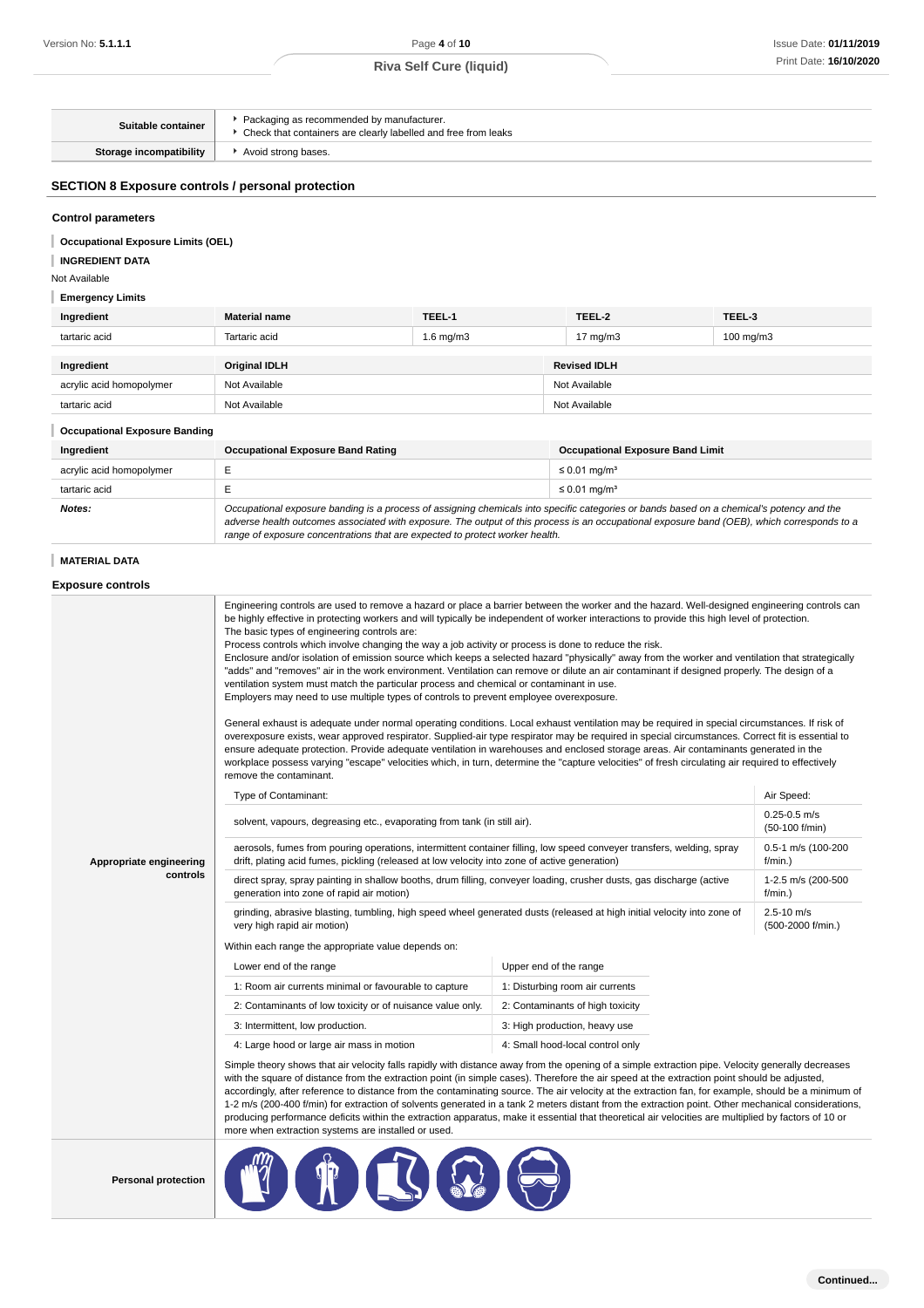| Eye and face protection | Safety glasses with side shields.<br>Chemical goggles.<br>Contact lenses may pose a special hazard; soft contact lenses may absorb and concentrate irritants. A written policy document, describing<br>the wearing of lenses or restrictions on use, should be created for each workplace or task. This should include a review of lens absorption<br>and adsorption for the class of chemicals in use and an account of injury experience. Medical and first-aid personnel should be trained in<br>their removal and suitable equipment should be readily available. In the event of chemical exposure, begin eye irrigation immediately and<br>remove contact lens as soon as practicable. Lens should be removed at the first signs of eye redness or irritation - lens should be removed in<br>a clean environment only after workers have washed hands thoroughly. [CDC NIOSH Current Intelligence Bulletin 59], [AS/NZS 1336 or<br>national equivalent] |
|-------------------------|---------------------------------------------------------------------------------------------------------------------------------------------------------------------------------------------------------------------------------------------------------------------------------------------------------------------------------------------------------------------------------------------------------------------------------------------------------------------------------------------------------------------------------------------------------------------------------------------------------------------------------------------------------------------------------------------------------------------------------------------------------------------------------------------------------------------------------------------------------------------------------------------------------------------------------------------------------------|
| <b>Skin protection</b>  | See Hand protection below                                                                                                                                                                                                                                                                                                                                                                                                                                                                                                                                                                                                                                                                                                                                                                                                                                                                                                                                     |
| Hands/feet protection   | ▶ Wear chemical protective gloves, e.g. PVC.<br>▶ Wear safety footwear or safety gumboots, e.g. Rubber<br>Rubber Gloves                                                                                                                                                                                                                                                                                                                                                                                                                                                                                                                                                                                                                                                                                                                                                                                                                                       |
| <b>Body protection</b>  | See Other protection below                                                                                                                                                                                                                                                                                                                                                                                                                                                                                                                                                                                                                                                                                                                                                                                                                                                                                                                                    |
| Other protection        | • Overalls.<br>P.V.C apron.<br>Barrier cream.<br>Skin cleansing cream.<br>Eye wash unit.                                                                                                                                                                                                                                                                                                                                                                                                                                                                                                                                                                                                                                                                                                                                                                                                                                                                      |

#### **Respiratory protection**

Type A Filter of sufficient capacity. (AS/NZS 1716 & 1715, EN 143:2000 & 149:2001, ANSI Z88 or national equivalent)

Selection of the Class and Type of respirator will depend upon the level of breathing zone contaminant and the chemical nature of the contaminant. Protection Factors (defined as the ratio of contaminant outside and inside the mask) may also be important.

| Required minimum protection factor | Maximum gas/vapour concentration present in air p.p.m. (by volume) | <b>Half-face Respirator</b> | <b>Full-Face Respirator</b> |
|------------------------------------|--------------------------------------------------------------------|-----------------------------|-----------------------------|
| up to 10                           | 1000                                                               | A-AUS / Class1              | -                           |
| up to 50                           | 1000                                                               |                             | A-AUS / Class 1             |
| up to 50                           | 5000                                                               | Airline                     |                             |
| up to 100                          | 5000                                                               |                             | $A-2$                       |
| up to $100$                        | 10000                                                              |                             | $A-3$                       |
| $100+$                             |                                                                    |                             | Airline**                   |

\* - Continuous Flow \*\* - Continuous-flow or positive pressure demand

A(All classes) = Organic vapours, B AUS or B1 = Acid gasses, B2 = Acid gas or hydrogen cyanide(HCN), B3 = Acid gas or hydrogen cyanide(HCN), E = Sulfur dioxide(SO2), G = Agricultural chemicals, K = Ammonia(NH3), Hg = Mercury, NO = Oxides of nitrogen, MB = Methyl bromide, AX = Low boiling point organic compounds(below 65 degC)

Cartridge respirators should never be used for emergency ingress or in areas of unknown vapour concentrations or oxygen content.

The wearer must be warned to leave the contaminated area immediately on detecting any odours through the respirator. The odour may indicate that the mask is not functioning properly, that the vapour concentration is too high, or that the mask is not properly fitted. Because of these limitations, only restricted use of cartridge respirators is considered appropriate.

▶ Cartridge performance is affected by humidity. Cartridges should be changed after 2 hr of continuous use unless it is determined that the humidity is less than 75%, in which case, cartridges can be used for 4 hr. Used cartridges should be discarded daily, regardless of the length of time used

# **SECTION 9 Physical and chemical properties**

#### **Information on basic physical and chemical properties**

**Appearance** Colourless liquid with slightly characteristic, mixes with water.

| <b>Physical state</b>                           | Liquid        | Relative density (Water = $1$ )                   | Not Available  |
|-------------------------------------------------|---------------|---------------------------------------------------|----------------|
| Odour                                           | Not Available | <b>Partition coefficient n-octanol</b><br>/ water | Not Available  |
| <b>Odour threshold</b>                          | Not Available | Auto-ignition temperature (°C)                    | Not Available  |
| pH (as supplied)                                | $<$ 2         | <b>Decomposition temperature</b>                  | Not Available  |
| Melting point / freezing point<br>(°C)          | Not Available | Viscosity (cSt)                                   | Not Available  |
| Initial boiling point and boiling<br>range (°C) | Not Available | Molecular weight (g/mol)                          | Not Applicable |
| Flash point (°C)                                | Not Available | <b>Taste</b>                                      | Not Available  |
| <b>Evaporation rate</b>                         | Not Available | <b>Explosive properties</b>                       | Not Available  |
| Flammability                                    | Not Available | <b>Oxidising properties</b>                       | Not Available  |
| Upper Explosive Limit (%)                       | Not Available | Surface Tension (dyn/cm or<br>$mN/m$ )            | Not Available  |
| Lower Explosive Limit (%)                       | Not Available | <b>Volatile Component (%vol)</b>                  | Not Available  |
| Vapour pressure (kPa)                           | Not Available | Gas group                                         | Not Available  |
| Solubility in water                             | Miscible      | pH as a solution (1%)                             | Not Available  |
| Vapour density (Air = 1)                        | Not Available | VOC g/L                                           | Not Available  |

#### **SECTION 10 Stability and reactivity**

**Reactivity** See section 7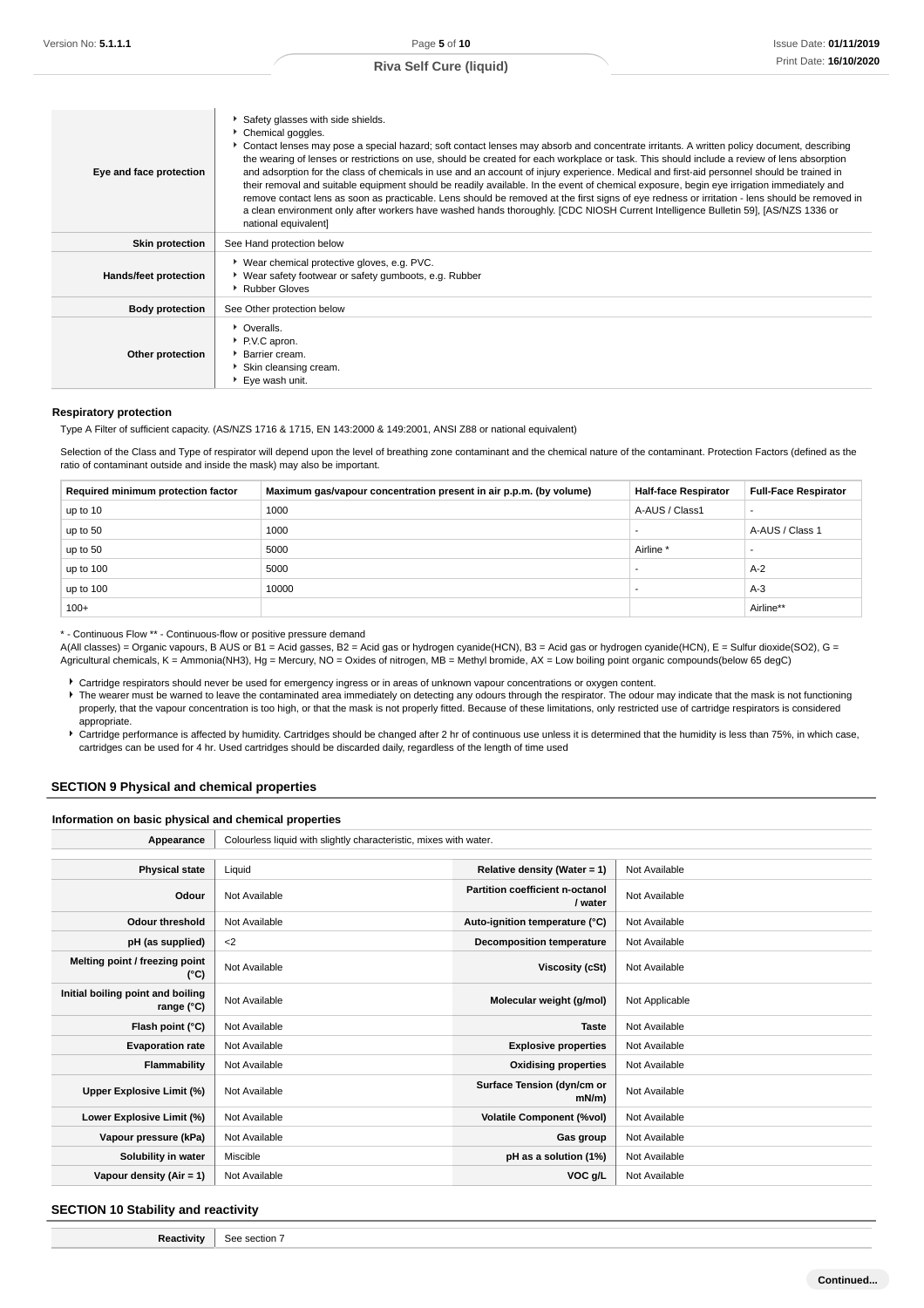| <b>Chemical stability</b>                  | • Unstable in the presence of incompatible materials.<br>▶ Product is considered stable.<br>Hazardous polymerisation will not occur. |
|--------------------------------------------|--------------------------------------------------------------------------------------------------------------------------------------|
| Possibility of hazardous<br>reactions      | See section 7                                                                                                                        |
| <b>Conditions to avoid</b>                 | See section 7                                                                                                                        |
| Incompatible materials                     | See section 7                                                                                                                        |
| <b>Hazardous decomposition</b><br>products | See section 5                                                                                                                        |

# **SECTION 11 Toxicological information**

# **Information on toxicological effects**

| <b>Inhaled</b>                 | Evidence shows, or practical experience predicts, that the material produces irritation of the respiratory system, in a substantial number of<br>individuals, following inhalation. In contrast to most organs, the lung is able to respond to a chemical insult by first removing or neutralising the<br>irritant and then repairing the damage. The repair process, which initially evolved to protect mammalian lungs from foreign matter and antigens,<br>may however, produce further lung damage resulting in the impairment of gas exchange, the primary function of the lungs. Respiratory tract<br>irritation often results in an inflammatory response involving the recruitment and activation of many cell types, mainly derived from the vascular<br>system.                                                                                                                                                                                                                                                                                                                                                                                                                                                                                                                                             |                                                                                                                                        |  |
|--------------------------------|-----------------------------------------------------------------------------------------------------------------------------------------------------------------------------------------------------------------------------------------------------------------------------------------------------------------------------------------------------------------------------------------------------------------------------------------------------------------------------------------------------------------------------------------------------------------------------------------------------------------------------------------------------------------------------------------------------------------------------------------------------------------------------------------------------------------------------------------------------------------------------------------------------------------------------------------------------------------------------------------------------------------------------------------------------------------------------------------------------------------------------------------------------------------------------------------------------------------------------------------------------------------------------------------------------------------------|----------------------------------------------------------------------------------------------------------------------------------------|--|
| Ingestion                      | Accidental ingestion of the material may be damaging to the health of the individual.                                                                                                                                                                                                                                                                                                                                                                                                                                                                                                                                                                                                                                                                                                                                                                                                                                                                                                                                                                                                                                                                                                                                                                                                                                 |                                                                                                                                        |  |
| <b>Skin Contact</b>            | Evidence exists, or practical experience predicts, that the material either produces inflammation of the skin in a substantial number of individuals<br>following direct contact, and/or produces significant inflammation when applied to the healthy intact skin of animals, for up to four hours, such<br>inflammation being present twenty-four hours or more after the end of the exposure period. Skin irritation may also be present after prolonged or<br>repeated exposure; this may result in a form of contact dermatitis (nonallergic). The dermatitis is often characterised by skin redness (erythema)<br>and swelling (oedema) which may progress to blistering (vesiculation), scaling and thickening of the epidermis. At the microscopic level there<br>may be intercellular oedema of the spongy layer of the skin (spongiosis) and intracellular oedema of the epidermis.<br>The material may accentuate any pre-existing dermatitis condition<br>Open cuts, abraded or irritated skin should not be exposed to this material<br>Entry into the blood-stream through, for example, cuts, abrasions, puncture wounds or lesions, may produce systemic injury with harmful effects.<br>Examine the skin prior to the use of the material and ensure that any external damage is suitably protected. |                                                                                                                                        |  |
| Eye                            | Evidence exists, or practical experience predicts, that the material may cause eye irritation in a substantial number of individuals and/or may<br>produce significant ocular lesions which are present twenty-four hours or more after instillation into the eye(s) of experimental animals.<br>Repeated or prolonged eye contact may cause inflammation characterised by temporary redness (similar to windburn) of the conjunctiva<br>(conjunctivitis); temporary impairment of vision and/or other transient eye damage/ulceration may occur.                                                                                                                                                                                                                                                                                                                                                                                                                                                                                                                                                                                                                                                                                                                                                                     |                                                                                                                                        |  |
| <b>Chronic</b>                 | Long-term exposure to respiratory irritants may result in disease of the airways involving difficult breathing and related systemic problems.<br>Limited evidence suggests that repeated or long-term occupational exposure may produce cumulative health effects involving organs or<br>biochemical systems.                                                                                                                                                                                                                                                                                                                                                                                                                                                                                                                                                                                                                                                                                                                                                                                                                                                                                                                                                                                                         |                                                                                                                                        |  |
|                                | <b>TOXICITY</b>                                                                                                                                                                                                                                                                                                                                                                                                                                                                                                                                                                                                                                                                                                                                                                                                                                                                                                                                                                                                                                                                                                                                                                                                                                                                                                       | <b>IRRITATION</b>                                                                                                                      |  |
| <b>Riva Self Cure (liquid)</b> | Not Available                                                                                                                                                                                                                                                                                                                                                                                                                                                                                                                                                                                                                                                                                                                                                                                                                                                                                                                                                                                                                                                                                                                                                                                                                                                                                                         | Not Available                                                                                                                          |  |
|                                | <b>TOXICITY</b>                                                                                                                                                                                                                                                                                                                                                                                                                                                                                                                                                                                                                                                                                                                                                                                                                                                                                                                                                                                                                                                                                                                                                                                                                                                                                                       | <b>IRRITATION</b>                                                                                                                      |  |
| acrylic acid homopolymer       | Not Available                                                                                                                                                                                                                                                                                                                                                                                                                                                                                                                                                                                                                                                                                                                                                                                                                                                                                                                                                                                                                                                                                                                                                                                                                                                                                                         | Eye: adverse effect observed (irreversible damage)[1]                                                                                  |  |
|                                |                                                                                                                                                                                                                                                                                                                                                                                                                                                                                                                                                                                                                                                                                                                                                                                                                                                                                                                                                                                                                                                                                                                                                                                                                                                                                                                       | Skin: no adverse effect observed (not irritating)[1]                                                                                   |  |
|                                | <b>TOXICITY</b>                                                                                                                                                                                                                                                                                                                                                                                                                                                                                                                                                                                                                                                                                                                                                                                                                                                                                                                                                                                                                                                                                                                                                                                                                                                                                                       | <b>IRRITATION</b>                                                                                                                      |  |
| tartaric acid                  | 5000 mg/kg <sup>[2]</sup>                                                                                                                                                                                                                                                                                                                                                                                                                                                                                                                                                                                                                                                                                                                                                                                                                                                                                                                                                                                                                                                                                                                                                                                                                                                                                             | Not Available                                                                                                                          |  |
| Legend:                        | specified data extracted from RTECS - Register of Toxic Effect of chemical Substances                                                                                                                                                                                                                                                                                                                                                                                                                                                                                                                                                                                                                                                                                                                                                                                                                                                                                                                                                                                                                                                                                                                                                                                                                                 | 1. Value obtained from Europe ECHA Registered Substances - Acute toxicity 2.* Value obtained from manufacturer's SDS. Unless otherwise |  |

| <b>ACRYLIC ACID</b><br><b>HOMOPOLYMER</b> | Polycarboxylates are of low toxicity by all exposure routes examined.<br>Homopolymers(P-AA) are of low acute toxicity to the rat (LD50 > 5 g/kg bw/d) and are not irritating to the rabbit's skin and, at the most, slightly<br>irritating to the eye. Further P-AA has no sensitising potential.<br>The adverse effect after repeated inhalation dosing (91-d/rat) was a mild, reversible pulmonary irritation. This effect is considered as not<br>substance related owing to the physical property of the respirable dust, which caused local and not systemic lung effects.<br>There was neither evidence for a genotoxic potential of PAA using a variety of genetic endpoints in-vitro and in-vivo, nor for developmental<br>toxicity or reprotoxicity in the rat. Based upon the available data, it is considered that exposure to polycarboxylates does not imply any<br>particular hazard to humans<br>The Cosmetic Ingredient Review (CIR) Expert Panel noted that these crosslinked alkyl acrylates are macromolecules that are not expected to<br>pass through the stratum corneum of the skin, so significant dermal absorption is not expected. Therefore, topically applied cosmetics are not<br>expected to result in systemic or reproductive and developmental toxicity or to have genotoxic or carcinogenic effects upon use.<br>The Panel noted that cosmetic products containing these ingredients are reportedly used around the eyes, on the lips, and on other mucous<br>membranes. Thus, crosslinked alkyl acrylates could be absorbed systemically through the relatively moist, n stratum cornea of the conjunctiva,<br>lips, and other mucous membranes, and through ingestion when applied to the lips. However, the Panel noted that any absorption through healthy<br>intact mucous membranes is likely to be not significant, primarily because of the relatively large molecular sizes. Furthermore, the chemically<br>inert nature of the polymers precludes degradation to smaller absorbable species.<br>Absorption of the polymers and their residual monomers in cosmetic products also would be limited after application to the lips or eye area based<br>on the relatively small fractions of the applied products that might be inadvertently ingested or make direct contact with the conjunctiva.<br>The Carbomers (Carbopols) are synthetic, high molecular weight, nonlinear polymers of acrylic acid, cross-linked with a polyalkenyl polyether.<br>The Carbomer polymers are used in cosmetics and emulsifying agents at concentrations up to 50%. Acute oral animal studies showed that<br>Carbomers-910, -934, -934P, -940, and -941 have low toxicities when ingested. Rabbits showed minimal skin irritation and zero to moderate eye<br>irritation when tested with Carbomers-910 and -934. Subchronic feeding of rats and dogs with Carbomer-934 in the diet resulted in lower than<br>normal body weights, but no pathological changes were observed. Dogs chronically fed Carbomer-934P manifested gastrointestinal irritation and<br>marked pigment deposition within Kupffer cells of the liver. Clinical studies with Carbomers showed that these polymers have low potential for<br>skin irritation and sensitization at concentrations up to 100%. Carbomer-934 demonstrated low potential for phototoxicity and photo-contact |
|-------------------------------------------|---------------------------------------------------------------------------------------------------------------------------------------------------------------------------------------------------------------------------------------------------------------------------------------------------------------------------------------------------------------------------------------------------------------------------------------------------------------------------------------------------------------------------------------------------------------------------------------------------------------------------------------------------------------------------------------------------------------------------------------------------------------------------------------------------------------------------------------------------------------------------------------------------------------------------------------------------------------------------------------------------------------------------------------------------------------------------------------------------------------------------------------------------------------------------------------------------------------------------------------------------------------------------------------------------------------------------------------------------------------------------------------------------------------------------------------------------------------------------------------------------------------------------------------------------------------------------------------------------------------------------------------------------------------------------------------------------------------------------------------------------------------------------------------------------------------------------------------------------------------------------------------------------------------------------------------------------------------------------------------------------------------------------------------------------------------------------------------------------------------------------------------------------------------------------------------------------------------------------------------------------------------------------------------------------------------------------------------------------------------------------------------------------------------------------------------------------------------------------------------------------------------------------------------------------------------------------------------------------------------------------------------------------------------------------------------------------------------------------------------------------------------------------------------------------------------------------------------------------------------------------------------------------------------------------------------------------------------------------------------------------------------------------------------------------------------------------------------------------------------------------------------------------------------------------------------------------------------------------------------------------------------------------------------------------------------------------------------------------------------------------------------------|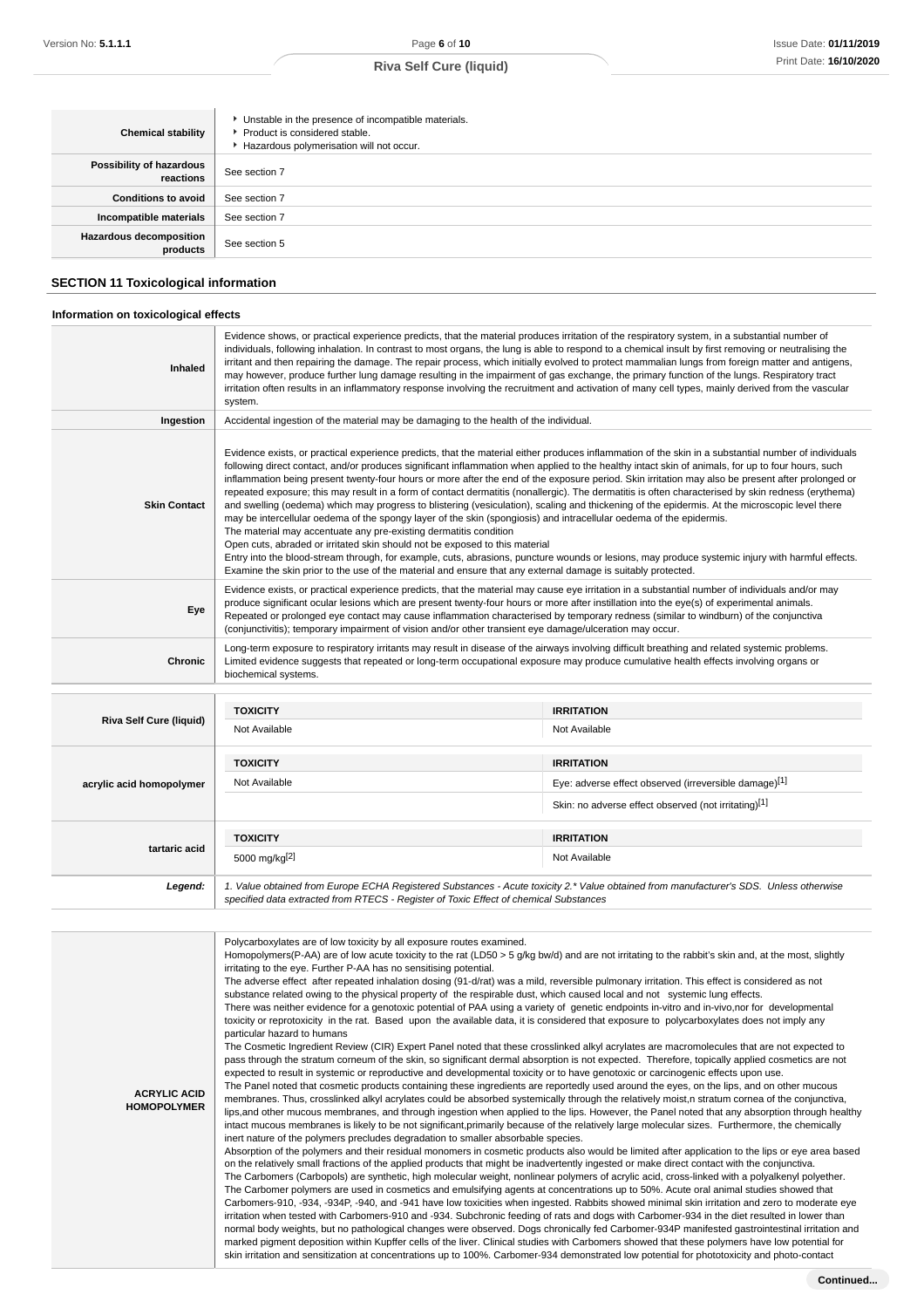|                                                          | allergenicity. On the basis of the available information presented and as qualified in the report, it is concluded that the Carbomers are safe as                                                                                                                                                          |                               |                                                                                                                                                    |
|----------------------------------------------------------|------------------------------------------------------------------------------------------------------------------------------------------------------------------------------------------------------------------------------------------------------------------------------------------------------------|-------------------------------|----------------------------------------------------------------------------------------------------------------------------------------------------|
|                                                          | cosmetic ingredients.<br>Little toxicity data is available for acrylic crosspolymers; the acute dermal and oral toxicity data that were found indicated that these ingredients                                                                                                                             |                               |                                                                                                                                                    |
|                                                          | are not very toxic. The little genotoxicity data that were available reported negative results in Ames tests. Carcinogenicity data were not found in                                                                                                                                                       |                               |                                                                                                                                                    |
|                                                          | the published literature for the polymers, but data were available for the monomers.<br>In an alternative method study, acrylates/vinyl neodecanoate crosspolymer was predicted to be a non-irritant. The non-human studies reported                                                                       |                               |                                                                                                                                                    |
|                                                          | no to slight irritation with undiluted and weak sensitization with 2% aq., acrylates/C10-30 alkyl acrylate crosspolymer, no irritation with acrylates                                                                                                                                                      |                               |                                                                                                                                                    |
|                                                          | crosspolymer at 30% in olive oil, and no irritation or sensitization with sodium acrylates crosspolymer-2 (concentration not specified). Mostly,<br>human testing with undiluted acrylates/C10-30 alkyl acrylate crosspolymer, acrylates crosspolymer, and acrylates/ethylhexyl acrylate                   |                               |                                                                                                                                                    |
|                                                          | crosspolymer, up to 2.5% aq. acrylates/vinyl isodecanoate crosspolymer, 1% aq. dilutions of formulations containing 2% acrylates/vinyl                                                                                                                                                                     |                               |                                                                                                                                                    |
|                                                          | neodecanoate crosspolymer, and formulations containing up to 2.6% lauryl methacrylate/glycol dimethacrylate crosspolymers do not indicate any                                                                                                                                                              |                               |                                                                                                                                                    |
|                                                          | dermal irritation or sensitization. The only exception was a weak irritant response noted during an intensified Shelanski human repeated insult<br>patch test (HRIPT) with undiluted acrylates/C10-30 alkyl acrylate crosspolymer.                                                                         |                               |                                                                                                                                                    |
|                                                          | Alternative test methods for ocular irritation indicated that acrylates/vinyl isodecanoate crosspolymer and a formulation containing 1% lauryl                                                                                                                                                             |                               |                                                                                                                                                    |
|                                                          | methacrylate/glycol dimethacrylate crosspolymer are not likely ocular irritants. In studies using rabbits, undiluted acrylates/C10-30 alkyl acrylate<br>crosspolymer produced minimal to moderate irritation, and it was considered a borderline irritant in unrinsed rabbit eyes. Acrylates crosspolymer, |                               |                                                                                                                                                    |
|                                                          | at 50% in olive oil, and sodium acrylates crosspolymer-2 did not appear to be ocular irritants in rabbit eyes. Two different risk assessments                                                                                                                                                              |                               |                                                                                                                                                    |
|                                                          | evaluating the carcinogenic endpoint for benzene that may be present in acrylates/ C10-30 alkyl acrylates crosspolymer resulted in different                                                                                                                                                               |                               |                                                                                                                                                    |
|                                                          | lifetime risk. One found that the risk was within the range associated with a 10exp 6 cancer risk, while the other reported a 20-fold greater risk.<br>Final Safety Assessment: Crosslinked Alkyl Acrylates as Used in Cosmetics. Nov 2011                                                                 |                               |                                                                                                                                                    |
|                                                          | Cosmetic Ingredient Review (CIR) Expert Panel                                                                                                                                                                                                                                                              |                               |                                                                                                                                                    |
|                                                          | http://ntp.niehs.nih.gov/ntp/roc/nominations/2013/publiccomm/attachmentcir_508.pdf<br>The substance is classified by IARC as Group 3:                                                                                                                                                                      |                               |                                                                                                                                                    |
|                                                          | NOT classifiable as to its carcinogenicity to humans.                                                                                                                                                                                                                                                      |                               |                                                                                                                                                    |
|                                                          | Evidence of carcinogenicity may be inadequate or limited in animal testing.                                                                                                                                                                                                                                |                               |                                                                                                                                                    |
|                                                          | for simple alpha-hydroxy carboxylic acids and their salts:<br>The US Food and Drug Administration (FDA) received a total of 114 adverse dermatologic experience reports for alpha-hydroxy acids (AHA)-                                                                                                     |                               |                                                                                                                                                    |
|                                                          | containing skin care products between 1992 and February 2004, with the maximum number in 1994. The reported adverse experiences included                                                                                                                                                                   |                               |                                                                                                                                                    |
|                                                          | burning (45), dermatitis or rash (35), swelling (29), pigmentary changes (15), blisters or welts (14), skin peeling (13), itching (12), irritation or                                                                                                                                                      |                               |                                                                                                                                                    |
|                                                          | tenderness (8), chemical burns (6), and increased sunburn (3). The frequency of such reports for skin exfoliating products that contain AHAs has<br>been considerably lower in subsequent years. The more serious adverse reactions appear to occur most often with products that cause the                |                               |                                                                                                                                                    |
|                                                          | greatest degree of exfoliation, such as "skin peelers."                                                                                                                                                                                                                                                    |                               |                                                                                                                                                    |
|                                                          | Various studies confirmed previous industry studies indicating that applying AHAs to the skin results in increased UV sensitivity. After four weeks<br>of AHA application, volunteers' sensitivity to skin reddening produced by UV increased by 18 percent. Similarly, the volunteers' sensitivity to     |                               |                                                                                                                                                    |
|                                                          | UV-induced cellular damage doubled, on average, with considerable differences among individuals. Topical glycolic acid enhances photodamage                                                                                                                                                                |                               |                                                                                                                                                    |
|                                                          | by ultraviolet light.<br>However, the studies also indicated that this increase in sensitivity is reversible and does not last long after discontinuing use of the AHA cream.                                                                                                                              |                               |                                                                                                                                                    |
|                                                          | One week after the treatments were halted, researchers found no significant differences in UV sensitivity among the various skin sites.                                                                                                                                                                    |                               |                                                                                                                                                    |
|                                                          | Most AHAs are physiologic, natural, and non-toxic substances. All members of the group promote normal keratinization and desquamation.<br>Those with multiple hydroxyl groups are moisturizing antioxidants, and are especially gentle for sensitive skin.                                                 |                               |                                                                                                                                                    |
|                                                          | The studies did not identify exactly how AHAs bring about the increased UV sensitivity, although the effects did not appear to involve dramatic                                                                                                                                                            |                               |                                                                                                                                                    |
|                                                          | increases in UV-induced damage to DNA in the skin.<br>Previous FDA studies have indicated that a cosmetic-type cream base caused an AHA to penetrate more deeply into the skin when compared to                                                                                                            |                               |                                                                                                                                                    |
|                                                          | an AHA solution without the usual cosmetic ingredients. However, further studies will be needed to learn how much, if at all, those cosmetic-type                                                                                                                                                          |                               |                                                                                                                                                    |
|                                                          | ingredients influence the AHA-related effects on UV sensitivity.<br>The toxicology of simple alpha hydroxy carboxylic acids cluster is characterised by five compounds sharing the functional group defining the                                                                                           |                               |                                                                                                                                                    |
| <b>TARTARIC ACID</b>                                     | cluster name                                                                                                                                                                                                                                                                                               |                               |                                                                                                                                                    |
|                                                          | Experimental data available for members of the simple alpha-hydroxy carboxylic acids indicate a low acute, repeated-dose, reproductive and<br>developmental toxicity.                                                                                                                                      |                               |                                                                                                                                                    |
|                                                          | The simple alpha hydroxy carboxylic acids are eye and skin irritants but are not expected to be skin sensitisers.                                                                                                                                                                                          |                               |                                                                                                                                                    |
|                                                          | Genotoxicity test data for two cluster members and a cancer bioassay for the calcium salt of propanoic acid, 2-hydroxy-yielded negative results<br>and all other cluster members are considered to have little or no mutagenic or carcinogenic potential.                                                  |                               |                                                                                                                                                    |
|                                                          | Acute oral toxicity of propanoic acid, 2-hydroxy- (2S)- (79-33-4) and propanoic acid, 2-hydroxy- (50-21-5) are low. The repeated-dose and                                                                                                                                                                  |                               |                                                                                                                                                    |
|                                                          | developmental toxicity of the three tested simple alpha -hydroxy carboxylic acids is low. In EPA's High Production Volume Program, reproductive<br>toxicity testing for propanoic acid, 2-hydroxy- (50-21-5) was deemed unnecessary because it is a normal component of human intermediary                 |                               |                                                                                                                                                    |
|                                                          | metabolism. Reproductive toxicity of acetic acid, 2-hydroxy- (79-14-1) has been tested and was found to be low. Low reproductive toxicity of the                                                                                                                                                           |                               |                                                                                                                                                    |
|                                                          | associated potassium salts is also expected to be low. Alpha-hydroxy carboxylic acids are severe eye irritants. Acetic acid, 2-hydroxy- (79-14-1),<br>propanoic acid, 2-hydroxy- (2S)- (79-33-4) and propanoic acid, 2-hydroxy- (50-21-5) all produced positive skin irritation in rabbits. The members    |                               |                                                                                                                                                    |
|                                                          | of this cluster are not expected to be skin sensitisers based on negative results in guinea pigs for both acetic acid, 2-hydroxy- (79-14-1) and                                                                                                                                                            |                               |                                                                                                                                                    |
|                                                          | propanoic acid, 2-hydroxy- (2S)- (79-33-4). Genotoxicity data for acetic acid, 2-hydroxy-(79-14-1) and propanoic acid, 2-hydroxy- (50-21-5) are                                                                                                                                                            |                               |                                                                                                                                                    |
|                                                          | acid, 2-hydroxy- (50-21-5) in rats showed no evidence of carcinogenicity. An expert judgment based on mechanism-based structure-activity                                                                                                                                                                   |                               | negative, indicating that none of the cluster members are expected to be genotoxic. A 2-year drinking water study of the calcium salt of propanoic |
|                                                          | relationship considerations indicate little or no carcinogenic potential for any of the cluster members due to expected rapid metabolism/excretion                                                                                                                                                         |                               |                                                                                                                                                    |
|                                                          | and lack of genotoxic structural alert. This judgment is supported by the negative cancer and mutagenicity data for propanoic acid, 2-<br>hydroxy- (50-21-5), which is considered a reasonable analogue to the rest of the cluster.                                                                        |                               |                                                                                                                                                    |
|                                                          | Some products containing alpha-hydroxy acids (AHAs) have been marketed for uses such as treating acne, removing scars, and lightening                                                                                                                                                                      |                               |                                                                                                                                                    |
|                                                          | discolorations. Among these are some products marketed as "skin peelers," which may contain relatively high concentrations of AHAs or other<br>acids and are designed to remove the outer layer of the skin                                                                                                |                               |                                                                                                                                                    |
|                                                          | Convulsions, haemorrhage recorded.                                                                                                                                                                                                                                                                         |                               |                                                                                                                                                    |
|                                                          |                                                                                                                                                                                                                                                                                                            |                               |                                                                                                                                                    |
|                                                          | Asthma-like symptoms may continue for months or even years after exposure to the material ceases. This may be due to a non-allergenic<br>condition known as reactive airways dysfunction syndrome (RADS) which can occur following exposure to high levels of highly irritating                            |                               |                                                                                                                                                    |
|                                                          | compound. Key criteria for the diagnosis of RADS include the absence of preceding respiratory disease, in a non-atopic individual, with abrupt                                                                                                                                                             |                               |                                                                                                                                                    |
| <b>ACRYLIC ACID</b><br><b>HOMOPOLYMER &amp; TARTARIC</b> | onset of persistent asthma-like symptoms within minutes to hours of a documented exposure to the irritant. A reversible airflow pattern, on<br>spirometry, with the presence of moderate to severe bronchial hyperreactivity on methacholine challenge testing and the lack of minimal                     |                               |                                                                                                                                                    |
| ACID                                                     | lymphocytic inflammation, without eosinophilia, have also been included in the criteria for diagnosis of RADS. RADS (or asthma) following an                                                                                                                                                               |                               |                                                                                                                                                    |
|                                                          | irritating inhalation is an infrequent disorder with rates related to the concentration of and duration of exposure to the irritating substance.<br>Industrial bronchitis, on the other hand, is a disorder that occurs as result of exposure due to high concentrations of irritating substance (often    |                               |                                                                                                                                                    |
|                                                          | particulate in nature) and is completely reversible after exposure ceases. The disorder is characterised by dyspnea, cough and mucus                                                                                                                                                                       |                               |                                                                                                                                                    |
|                                                          | production.                                                                                                                                                                                                                                                                                                |                               |                                                                                                                                                    |
| <b>Acute Toxicity</b>                                    | ×                                                                                                                                                                                                                                                                                                          | Carcinogenicity               | ×                                                                                                                                                  |
| <b>Skin Irritation/Corrosion</b>                         | ✔                                                                                                                                                                                                                                                                                                          | <b>Reproductivity</b>         | ×                                                                                                                                                  |
| <b>Serious Eye Damage/Irritation</b>                     | ✔                                                                                                                                                                                                                                                                                                          | <b>STOT - Single Exposure</b> | ✔                                                                                                                                                  |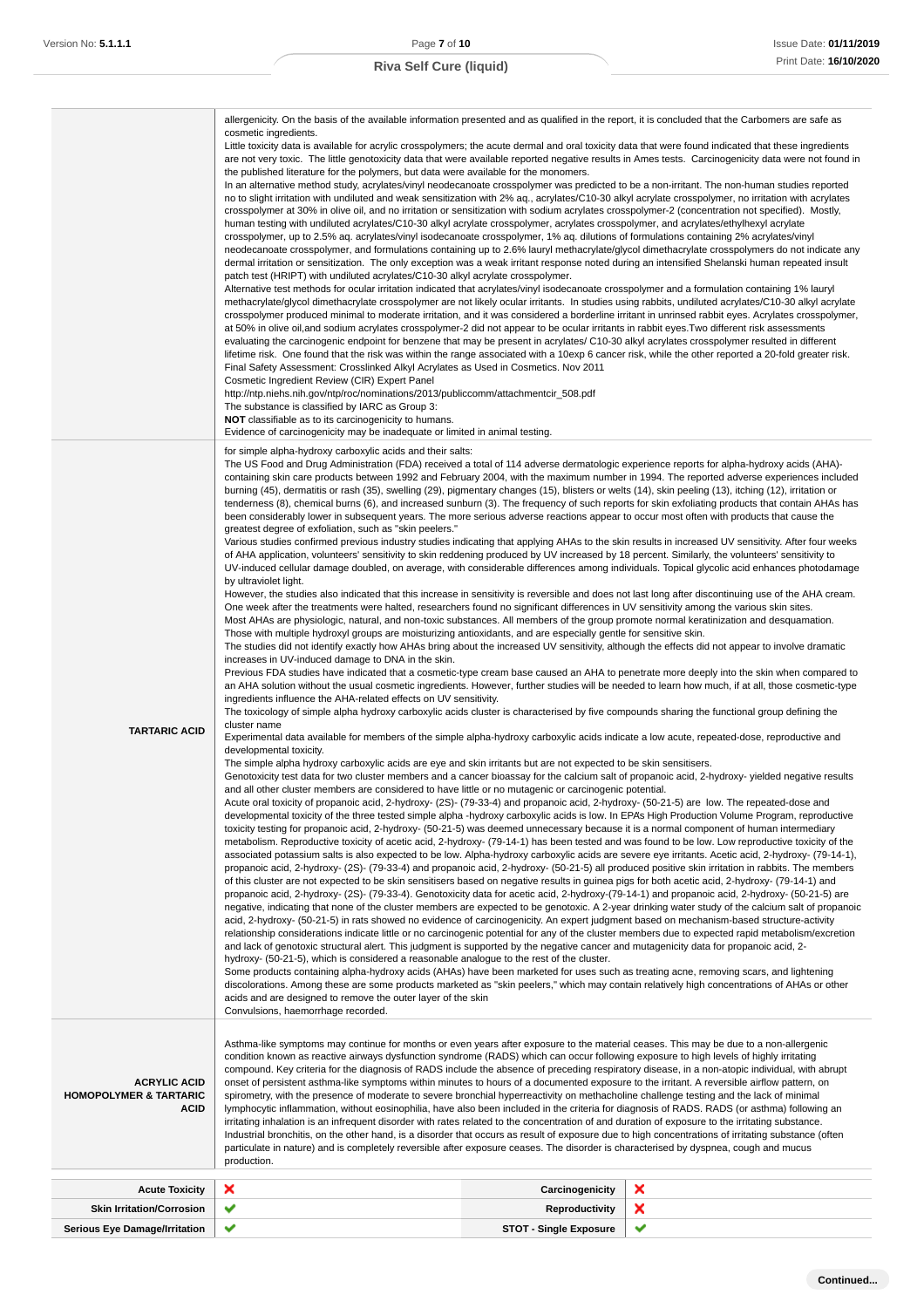#### **Respiratory or Skin x** STOT - Repeated Exposure  $\boldsymbol{\mathsf{x}}$ **Mutagenicity Aspiration Hazard**  $\boldsymbol{\mathsf{x}}$ **Legend:**  $\mathbf{X}$  – Data either not available or does not fill the criteria for classification

– Data available to make classification

### **SECTION 12 Ecological information**

#### **Toxicity**

| <b>Riva Self Cure (liquid)</b> | Endpoint         | <b>Test Duration (hr)</b> | <b>Species</b>                | Value            | <b>Source</b>    |
|--------------------------------|------------------|---------------------------|-------------------------------|------------------|------------------|
|                                | Not<br>Available | Not Available             | Not Available                 | Not<br>Available | Not<br>Available |
|                                | Endpoint         | <b>Test Duration (hr)</b> | <b>Species</b>                | Value            | Source           |
|                                | LC50             | 96                        | Fish                          | 27mg/L           | 2                |
| acrylic acid homopolymer       | <b>EC50</b>      | 48                        | Crustacea                     | 47mg/L           | 2                |
|                                | EC50             | 72                        | Algae or other aquatic plants | $0.75$ mg/L      | 2                |
|                                | <b>NOEC</b>      | 72                        | Algae or other aquatic plants | $0.03$ mg/L      | 2                |
|                                |                  |                           |                               |                  |                  |
|                                | Endpoint         | <b>Test Duration (hr)</b> | <b>Species</b>                | Value            | <b>Source</b>    |
|                                | LC50             | 96                        | Fish                          | $>100$ mg/L      | 2                |
|                                | <b>EC50</b>      | 48                        | Crustacea                     | 93.313mg/L       | $\overline{2}$   |
| tartaric acid                  | <b>EC50</b>      | 72                        | Algae or other aquatic plants | 51.404mg/L       | 2                |
|                                | EC <sub>0</sub>  | 32                        | Crustacea                     | 135mg/L          | 2                |
|                                | <b>NOEC</b>      | 72                        | Algae or other aquatic plants | 3.125mg/L        | 2                |

#### **DO NOT** discharge into sewer or waterways.

#### **Persistence and degradability**

| Ingredient               | Persistence: Water/Soil | <b>Persistence: Air</b> |
|--------------------------|-------------------------|-------------------------|
| acrylic acid homopolymer | LOW                     | LOW                     |
| tartaric acid            | LOW                     | LOW                     |

#### **Bioaccumulative potential**

| Ingredient               | Bioaccumulation          |  |
|--------------------------|--------------------------|--|
| acrylic acid homopolymer | LOW (LogKOW = $0.4415$ ) |  |
| tartaric acid            | LOW (LogKOW = -1.0017)   |  |

## **Mobility in soil**

| Ingredient               | <b>Mobility</b>      |  |
|--------------------------|----------------------|--|
| acrylic acid homopolymer | $HIGH (KOC = 1.201)$ |  |
| tartaric acid            | $HIGH (KOC = 1)$     |  |

# **SECTION 13 Disposal considerations**

| Waste treatment methods      |                                                                                                                                                                                                                                                                                                                                                                                                                                                 |
|------------------------------|-------------------------------------------------------------------------------------------------------------------------------------------------------------------------------------------------------------------------------------------------------------------------------------------------------------------------------------------------------------------------------------------------------------------------------------------------|
| Product / Packaging disposal | DO NOT allow wash water from cleaning or process equipment to enter drains.<br>It may be necessary to collect all wash water for treatment before disposal.<br>In all cases disposal to sewer may be subject to local laws and regulations and these should be considered first.<br>Where in doubt contact the responsible authority.<br>Consult State Land Waste Management Authority for disposal.<br>Bury residue in an authorised landfill. |

# **SECTION 14 Transport information**

# **Labels Required Marine Pollutant** NO **HAZCHEM** Not Applicable

# **Land transport (ADG): NOT REGULATED FOR TRANSPORT OF DANGEROUS GOODS**

**Air transport (ICAO-IATA / DGR): NOT REGULATED FOR TRANSPORT OF DANGEROUS GOODS**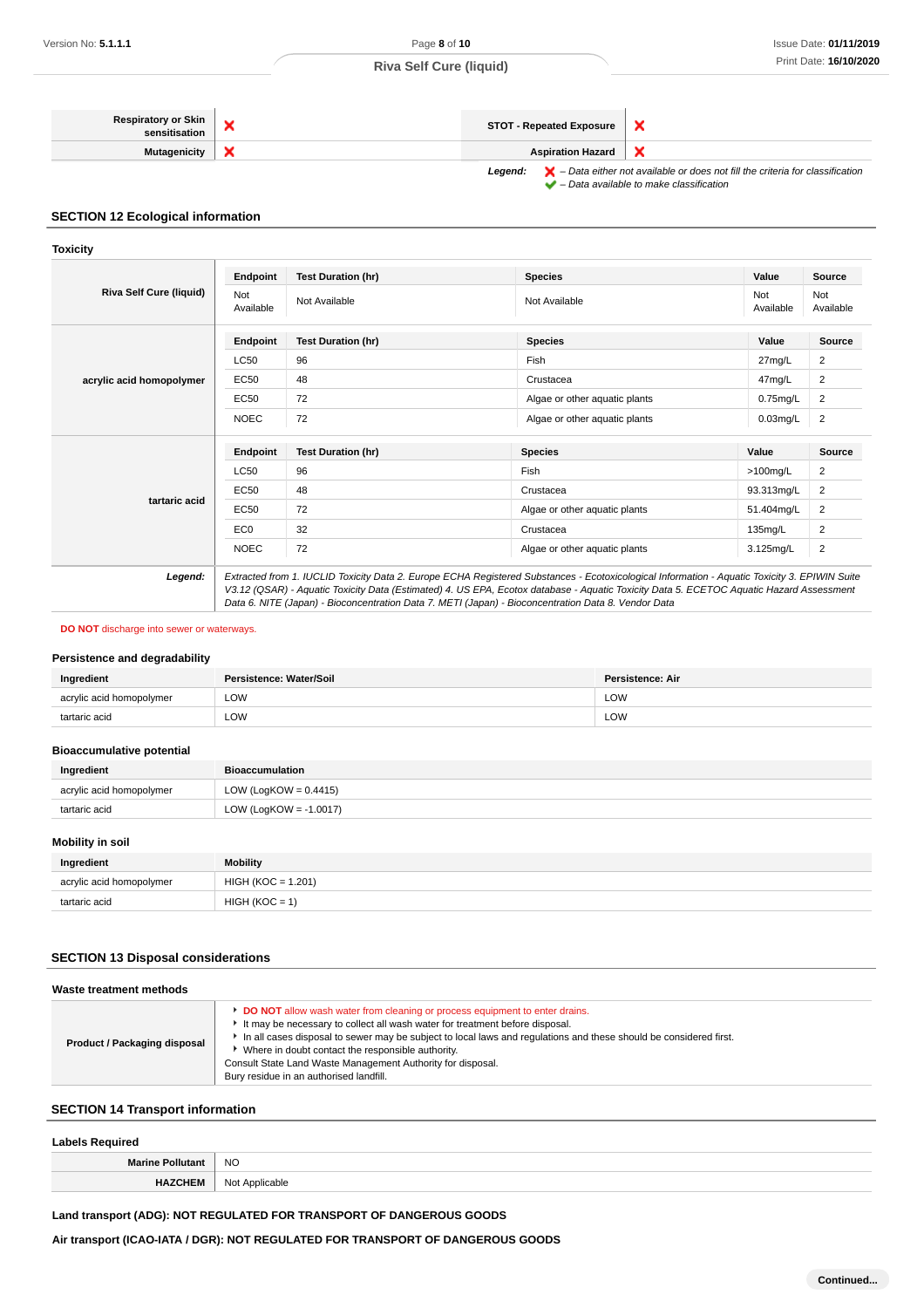**Transport in bulk according to Annex II of MARPOL and the IBC code** Not Applicable

# **SECTION 15 Regulatory information**

#### **Safety, health and environmental regulations / legislation specific for the substance or mixture**

**Sea transport (IMDG-Code / GGVSee): NOT REGULATED FOR TRANSPORT OF DANGEROUS GOODS**

**acrylic acid homopolymer is found on the following regulatory lists**

Australian Inventory of Industrial Chemicals (AIIC) **International Agency for Research on Cancer (IARC)** - Agents Classified by the IARC Monographs

#### ı **tartaric acid is found on the following regulatory lists**

Australian Inventory of Industrial Chemicals (AIIC)

## **National Inventory Status**

| <b>National Inventory</b>      | <b>Status</b>                                                                                                                                                                                            |  |  |
|--------------------------------|----------------------------------------------------------------------------------------------------------------------------------------------------------------------------------------------------------|--|--|
| Australia - AIIC               | Yes                                                                                                                                                                                                      |  |  |
| Australia - Non-Industrial Use | No (acrylic acid homopolymer; tartaric acid)                                                                                                                                                             |  |  |
| Canada - DSL                   | Yes                                                                                                                                                                                                      |  |  |
| Canada - NDSL                  | No (acrylic acid homopolymer; tartaric acid)                                                                                                                                                             |  |  |
| China - IECSC                  | Yes                                                                                                                                                                                                      |  |  |
| Europe - EINEC / ELINCS / NLP  | No (acrylic acid homopolymer)                                                                                                                                                                            |  |  |
| Japan - ENCS                   | Yes                                                                                                                                                                                                      |  |  |
| Korea - KECI                   | Yes                                                                                                                                                                                                      |  |  |
| New Zealand - NZIoC            | Yes                                                                                                                                                                                                      |  |  |
| Philippines - PICCS            | Yes                                                                                                                                                                                                      |  |  |
| USA - TSCA                     | Yes                                                                                                                                                                                                      |  |  |
| Taiwan - TCSI                  | Yes                                                                                                                                                                                                      |  |  |
| Mexico - INSQ                  | Yes                                                                                                                                                                                                      |  |  |
| Vietnam - NCI                  | Yes                                                                                                                                                                                                      |  |  |
| Russia - ARIPS                 | Yes                                                                                                                                                                                                      |  |  |
| Legend:                        | Yes = All CAS declared ingredients are on the inventory<br>No = One or more of the CAS listed ingredients are not on the inventory and are not exempt from listing(see specific ingredients in brackets) |  |  |

#### **SECTION 16 Other information**

| Date<br>-Povie <sup>-</sup><br>.  | 1/201<br>. |
|-----------------------------------|------------|
| $\cdots$<br>Initia<br><b>Date</b> |            |

#### **SDS Version Summary**

| Version | <b>Issue Date</b> | <b>Sections Updated</b>                                                        |
|---------|-------------------|--------------------------------------------------------------------------------|
|         | 29/01/2016        | Disposal, Storage (suitable container)                                         |
| 5.1.1.1 | 01/11/2019        | One-off system update. NOTE: This may or may not change the GHS classification |

#### **Other information**

Classification of the preparation and its individual components has drawn on official and authoritative sources as well as independent review by SDI Limited using available literature references.

The SDS is a Hazard Communication tool and should be used to assist in the Risk Assessment. Many factors determine whether the reported Hazards are Risks in the workplace or other settings. Risks may be determined by reference to Exposures Scenarios. Scale of use, frequency of use and current or available engineering controls must be considered.

#### **Definitions and abbreviations**

PC-TWA: Permissible Concentration-Time Weighted Average PC-STEL: Permissible Concentration-Short Term Exposure Limit IARC: International Agency for Research on Cancer ACGIH: American Conference of Governmental Industrial Hygienists STEL: Short Term Exposure Limit TEEL: Temporary Emergency Exposure Limit。 IDLH: Immediately Dangerous to Life or Health Concentrations OSF: Odour Safety Factor NOAEL :No Observed Adverse Effect Level LOAEL: Lowest Observed Adverse Effect Level TLV: Threshold Limit Value LOD: Limit Of Detection OTV: Odour Threshold Value BCF: BioConcentration Factors BEI: Biological Exposure Index

The information contained in the Safety Data Sheet is based on data considered to be accurate, however, no warranty is expressed or implied regarding the accuracy of the data or the results to be obtained from the use thereof.